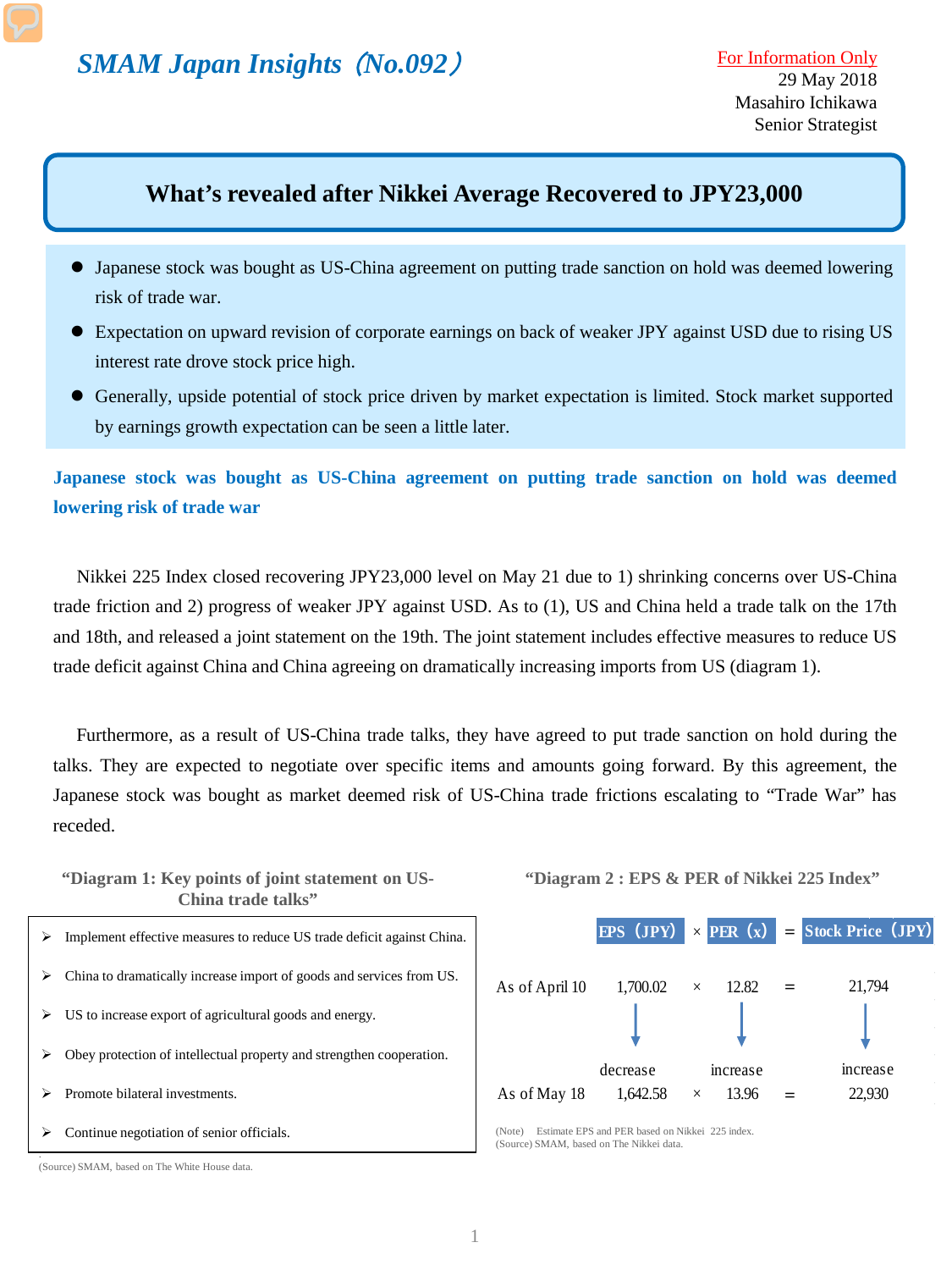### **Expectation on upward revision of corporate earnings on back of weaker JPY against USD due to rising US interest rate drove stock price high**

 Regarding (2), USD strengthened to JPY111 level on May 18 due to recent hike in US long-term interest rate. In January to early February 2018, US long-term interest rate hike prompted major countries' stock price to decline and JPY to be bought on risk aversion. However, we think this is not the case this time, as market was relieved by announcement of FRB, led by new chairman Jerome Powell, in March that they would continue to raise US interest rates moderately.

 According to news reports, major companies' assumption for foreign exchange rate will be about JPY106.70 against USD on average. Therefore, if actual USD rate moves stronger against JPY than the assumed rate, export companies will have a room to revise their earnings upward. In this case, stock price tend to rise on expectations of companies' earnings upward revision. It seems that this is one of the major factors for the recovery of Nikkei 225 Index to the current JPY23,000 level.

## **Generally, upside potential of stock price driven by market expectation is limited. Stock market supported by earnings growth expectation can be seen a little later**

Now, we would like to evaluate price level of Nikkei 225 Index using EPS (Earnings Per Share) and PER both based on earnings forecast, respectively. As of April 10 (before the peak of financial result announcements), EPS and PER of Nikkei 225 Index were at about JPY1,700 and 12.82 times respectively (diagram 2). Later, on May 18 (after most financial result announcements are finished), EPS declined to about JPY1,643 while PER increased to 13.96 times, indicating that Nikkei 225 Index was pushed up by expectations.

 Although Nikkei 225 Index recovered to JPY23,000 level, upside for the stock price is limited without support of profit increase (EPS rise). In some cases, stock price could still keep rising supported by expectations (PER rise), however, it should be noted that risk of consolidation increases in tandem with rising over-valued sentiment of investors. In order for EPS to rise, companies have to revise up their earnings estimation at their fiscal end (quarterly and semi-annually) based on their business progress. Thus, stock price is expected to rise from late July to early August (Apr-Jun quarterly results season) or late October to early November (interim results to come) backed by strong earnings estimation .